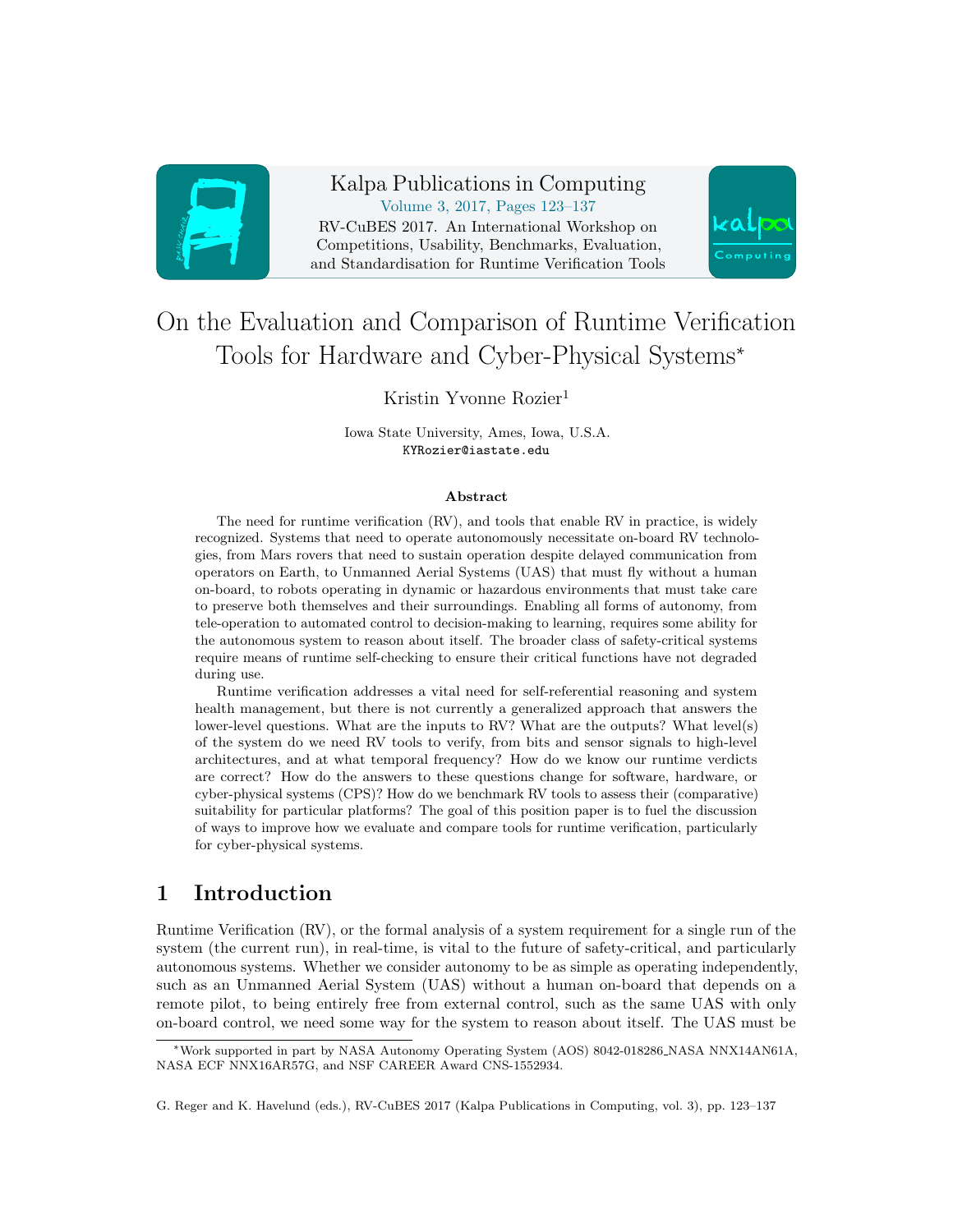able to notice at least the kinds of faults that would be noticed by a human pilot, were there one on-board. This type of self-referential reasoning becomes even more important when we consider more advanced definitions of autonomy, such as decision-making, e.g., the ability to freely choose from a set of actions while taking into account the current system status, or learning, which we can broadly define as any nondeterministic behavior. In all of these cases, RV is a fundamental component of System Health Management (SHM), or the ability for an autonomous system to evaluate its own status with regard to operational and mission requirements.

Due to their unique ability to accurately pinpoint anomalies not found by other verification techniques, particularly those of a complex, temporal nature, formal methods have greatly impacted the design and development processes of real-life, full-scale, safety-critical systems. For example, in the aerospace industry, design-time model checking of temporal logic formulas [\[20\]](#page-14-0) has increased the robustness of the Small Aircraft Transportation System (SATS) [\[17\]](#page-13-0), verified the Traffic Alert and Collision Avoidance System (TCAS) flying on-board commercial aircraft [\[2\]](#page-13-1), ensured internal aircraft modes followed the A-7E aircraft software requirements [\[25\]](#page-14-1), robustified Boeing's AIR6110 wheel braking system [\[7\]](#page-13-2), analyzed the Mars Science Laboratory's flight software [\[14\]](#page-13-3), and changed NASA's design for the NextGen automated air traffic control system [\[12,](#page-13-4) [16,](#page-13-5) [26\]](#page-14-2). Our challenge now is to carry this success from design-time to runtime.

The Competition on Runtime Verification (CRV) [\[4\]](#page-13-6) marked an important step forward in evaluation of RV for software; the core idea of software RV is to instrument a program to emit events during its execution, which are then processed by a monitor. Like CRV, we consider specification-based trace analysis, where execution traces are verified against formal specifications written in formal logical systems.

We need to recognize that (a) hardware and cyber-physical (hardware-software combination) systems cannot be instrumented in the same way that software can be instrumented; (b) many systems (hardware, software, or cyber-physical) cannot be instrumented at all. For example, autopilot software represents a safety-critical component of an aircraft that requires runtime verification yet all autopilots running on commercial aircraft fall somewhere on the spectrum from unable to be instrumented due to flight certification procedures, to closed-source, to ITAR<sup>[1](#page-1-0)</sup> to some variation of classified. Runtime verification for such systems needs to avoid instrumentation and operate on external observations. Therefore the focus of this paper is on verification during system runtime that does not require software instrumentation. We also consider comparative evaluation in terms of correctness, timing, and overhead differently from CRV, in the context of hardware and cyber-physical systems.

We address, in part, each of the six questions itemized by the International Workshop on Competitions, Usability, Benchmarks, Evaluation, and Standardisation for Runtime Verification Tools (RV-CUBES).[2](#page-1-1) We address these important questions from the domain of safety-critical aerospace systems, focusing on hardware and cyber-physical systems.

- 1. What should a RV benchmark look like?
- 2. Can we have a common specification language for RV? If so, what should it look like?
- 3. Is execution time the most important performance criteria? What might be more important?
- 4. How can we evaluate hardware monitoring tools?
- 5. What are we doing wrong in evaluation? Can we fix this?

<span id="page-1-1"></span><span id="page-1-0"></span><sup>1</sup>[https://www.pmddtc.state.gov/regulations\\_laws/itar.html](https://www.pmddtc.state.gov/regulations_laws/itar.html)  $^2$ http://rv2017.cs.manchester.ac.uk/rv-cubes/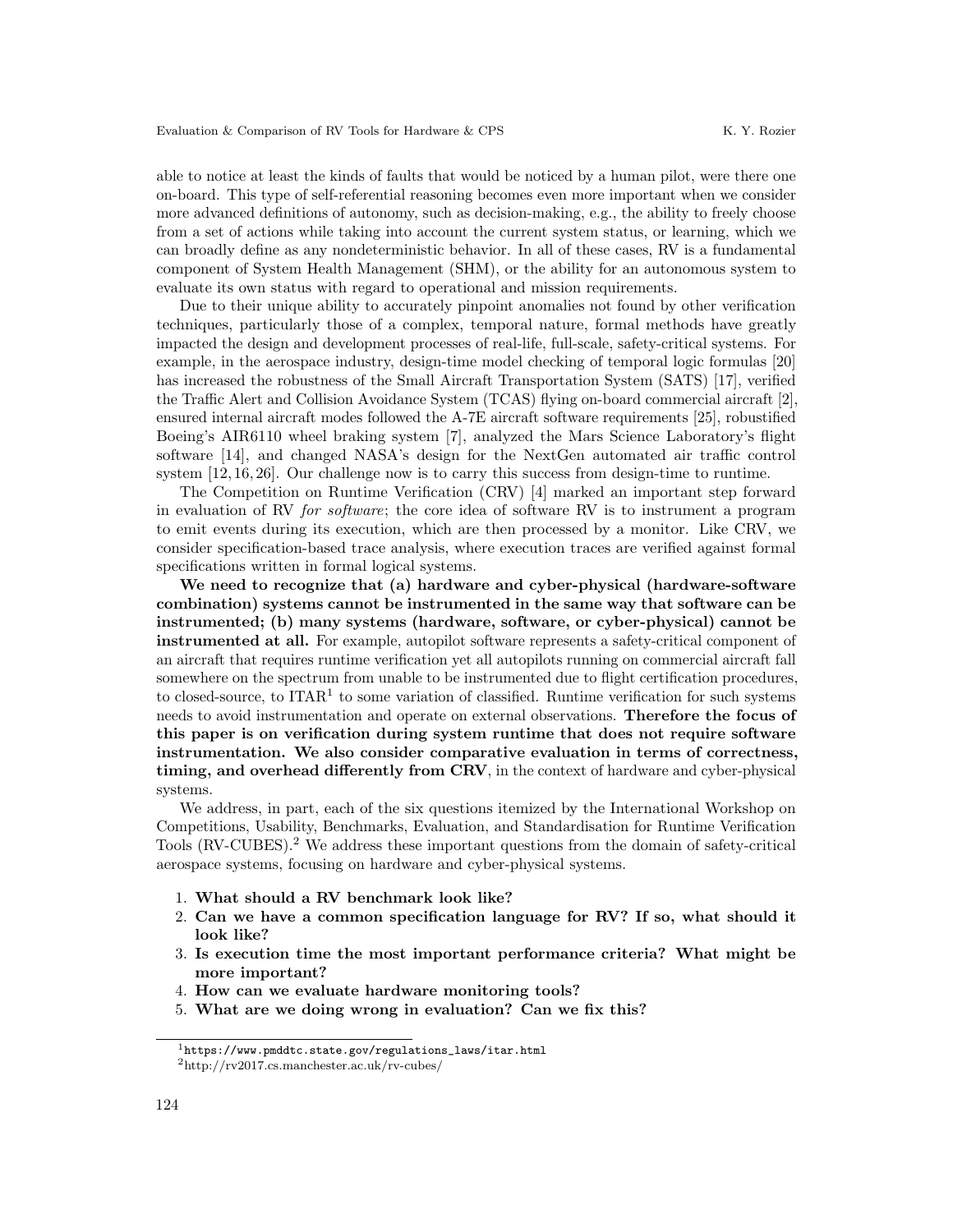#### 6. What can be borrowed from other communities?

We frame our discussion in terms of the features unique to verification *during system runtime*, also called online verification. We distinguish this from offline verification, or the post-mission verification of recorded single-run executions.

### 1.1 Defining Features of RV

Before we can address these six questions, we must first ask the zeroth question: what are we doing RV for? It is essential to keep in mind the point of doing RV in the first place, and what we expect the outcome(s) to be. We argue that RV has some unique defining features that pose particular challenges for benchmarks and evaluation.

Inputs. RV must overate over continuing streams of discrete inputs at regular temporal intervals. Unlike design-time verification where we may be able to directly reason about continuous properties of the physical system, RV algorithms must reason about all aspects of the system, be they inherently discrete or continuous, using discrete signals. This is because software values are inherently discrete, hardware logic is also discrete, and physical properties of the system that are inherently continuous can only be measured by discretized sensor signals with some well-defined maximum frequency.

Tools and Implementations. RV has the unique property that any algorithm for RV must be able to be implemented as a tool that runs in real time **on** the actual system being verified. We note that the word *on* in this sentence is interpreted rather loosely: RV for an aircraft, for example, can be performed entirely on-board the aircraft, entirely on some ground system that is continuously receiving values from the aircraft, or via some distributed combination of these two. Similarly, in real time requires a precise definition. Unlike design-time verification, where any execution platform that completes the verification run within machine timeout (usually 24 hours or more) can be helpful, RV algorithms must be implementable as tools that run both in real time and on the system being verified. Importantly, this places limitations on the execution platform; for example, a typical supercomputer is not an appropriate test platform for an RV tool because an actual RV tool would never wait in a queue (perhaps for days or weeks), execute on the next node available, and have its results sent back all at once. RV tools must be executed (and therefore benchmarked) on real-time execution platforms that may be constrained by the operational envelope of the system under test. RV tools that run on-board aircraft, for example, are subject to different constraints on their execution platforms depending on the particular aircraft system they aim to verify. Such constraints include power, weight, timing, size, cost, bandwidth, and interface limitations. We argue that RV tools also require usability sufficient to enable their installation, configuration, and use by system operators on realistic (embedded) platforms.

Outputs. RV tools must produce continuing streams of discrete outputs (verdicts) in real time, in a format that can be utilized by the system being verified. This criteria is arguably the most ill-defined criteria for RV, and therefore the most in need of standardization. Unlike design-time verification tools, RV cannot produce a single output; the output must be a stream corresponding to the stream(s) of inputs as the system runs. The real time constraint considers both execution time and delays required to amass all of the data required to complete evaluation of a specification for a particular time window: how soon can we know the verdict given the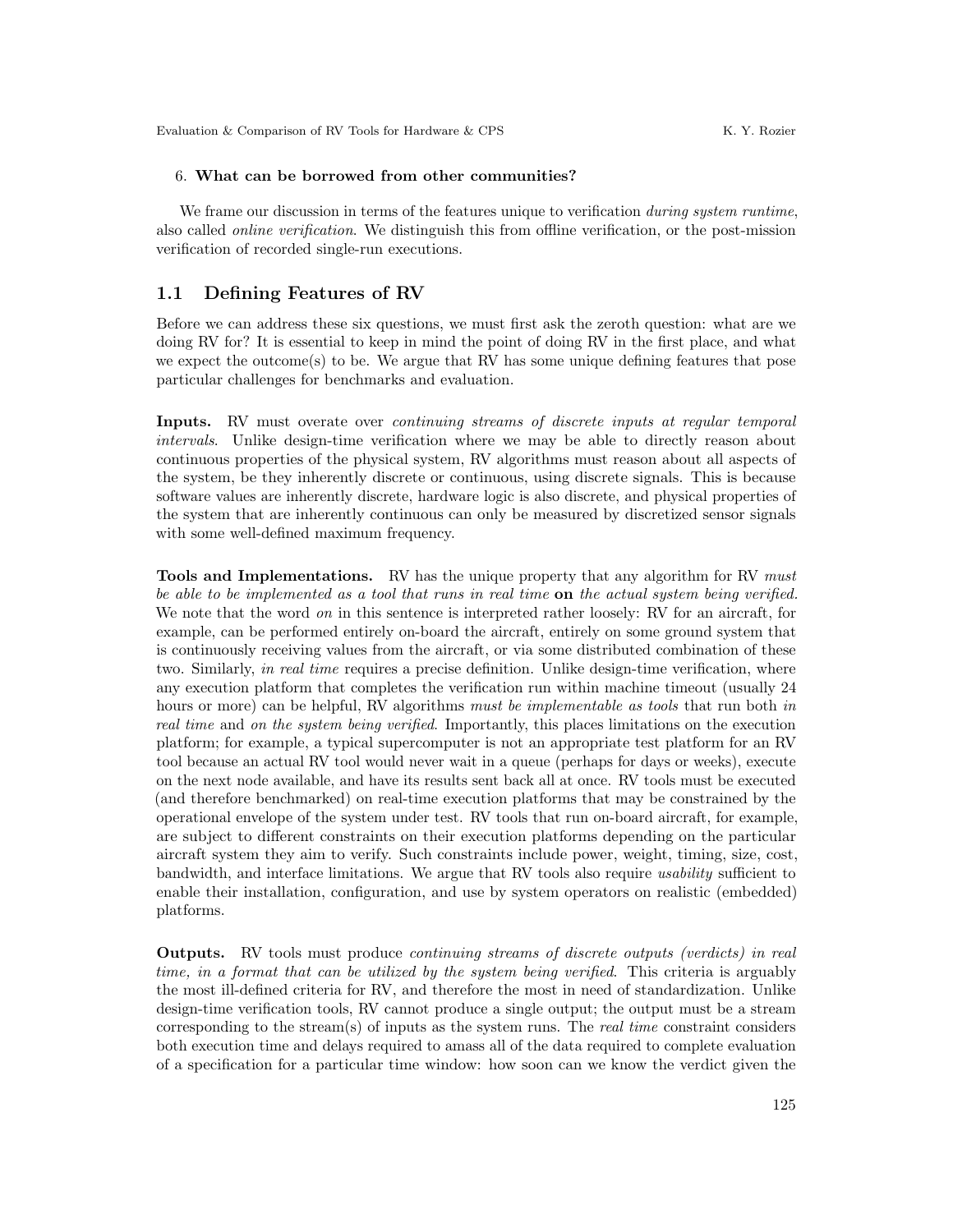input data, and how fast can we perform any computations necessary to compute it. We must decide whether the output stream should follow some regular temporal frequency or report verdicts as soon as they are computed, even if this results in outputs corresponding to different inputs being reported out-of-order or at irregular intervals. Finally, there is the amorphous criteria that the output should be in a format that can be utilized by the actual system we are currently verifying, which is a concept unique to RV. For an aircraft, for example, being able to utilize the RV outputs could mean that they can be used by another system (like a planner or autopilot) on-board the craft, that they can be used by an on-ground system (like an air traffic manager), or that they can be stored for post-accident diagnosis (like in a cockpit black box).

Linear Time Specifications. RV analyzes a single execution of the system; for RV time is inherently linear. Alternative notions of specifying time, such as branching time, do not apply during runtime. For design-time reasoning, such as model checking, a temporal logic specification  $\varphi$  is often a Linear Temporal Logic (LTL) formula. For RV, we often define  $\varphi$  to be either LTL or a finitely bounded variation of LTL, such as MTL [\[1\]](#page-13-7), STL [\[15\]](#page-13-8), or LTLf [\[8\]](#page-13-9). However, the system under test may dictate that  $\varphi$  describe probabilistic, or cyber-physical requirement, capturing, for example, partial differential equations tied to the physical properties of the system. For the purpose of generality, in this paper we presume MTL specifications. Systems in our application domain are usually bounded to a certain finite mission time. For example, a UAS has a limited air-time, depending on the available battery capacity and predefined waypoints.

Similarly to design-time checking, we can can define runtime verification formally over system computations. We define a computation  $\pi$  to be a sequence of system states, corresponding to the behavior of the system under test starting and then running until the end of the mission, which is usually finite for systems targeted by runtime verification. (While some safety-critical systems employing runtime verification run indefinitely, such as an automated air traffic control system, most execute finite missions, such as an aircraft or spacecraft.)

Let  $\varphi$  be a temporal formula specifying a requirement of the system that must hold for the system to be considered "correct" or "healthy." We satisfy such formulas over *computations*, which are functions that assign truth values to the variables of  $\varphi$  at each time instant [\[11\]](#page-13-10).

Definition 1 (Computation). We interpret LTL formulas over computations of the form  $\pi : \omega \to 2^{Prop}$ , where  $\omega$  is used in the standard way to denote the set of non-negative integers; for MTL formulas we replace  $\omega$  with the finite mission time for the system under test. We write  $\pi, i \models \varphi$  to designate that computation  $\pi$  at time instant  $i \in \omega$  satisfies formula  $\varphi$ .

For mission time m, the RV question can be formally defined as,  $\forall i : 0 \leq i \leq m, \pi, i \models \varphi$ . We answer this question in terms of an execution sequence. Given an input stream of time-stamped events, collected incrementally from the analyzed system, and an MTL specification  $\varphi$ , we define the outputs of RV in terms of execution sequences.

<span id="page-3-0"></span>**Definition 2** (Execution Sequence [\[18\]](#page-14-3)). An execution sequence for an MTL formula  $\varphi$ , denoted by  $\langle T_{\varphi} \rangle$ , is a sequence of tuples  $T_{\varphi} = (v, \tau_e)$  where  $\tau_e \in \mathbb{N}_0$  is a time stamp and  $v \in \{true, false\}$ is a verdict.

We use a superscript integer to access a particular element in  $\langle T_{\varphi} \rangle$ , e.g.,  $\langle T_{\varphi}^0 \rangle$  is the first element in execution sequence  $\langle T_{\varphi} \rangle$ . We write  $T_{\varphi} \tau_e$  to access  $\tau_e$  and  $T_{\varphi} \nu$  to access v of such an element. We say  $T_{\varphi}$  holds if  $T_{\varphi}.v$  is **true** and  $T_{\varphi}$  does not hold if  $T_{\varphi}.v$  is **false**. For a given execution sequence  $\langle T_{\varphi} \rangle = \langle T_{\varphi}^0 \rangle, \langle T_{\varphi}^1 \rangle, \langle T_{\varphi}^2 \rangle, \langle T_{\varphi}^3 \rangle, \dots$ , the tuple accessed by  $\langle T_{\varphi}^i \rangle$  corresponds to a section of an execution e as follows: for all times  $n \in [\langle T_{\varphi}^{i-1} \rangle \cdot \tau_e + 1, \langle T_{\varphi}^{i} \rangle \cdot \tau_e], e^n \models \varphi$  in case  $\langle T^i_{\varphi} \rangle$  *v* is **true** and  $e^n \neq \varphi$  in case  $\langle T^i_{\varphi} \rangle$  *v* is **false**.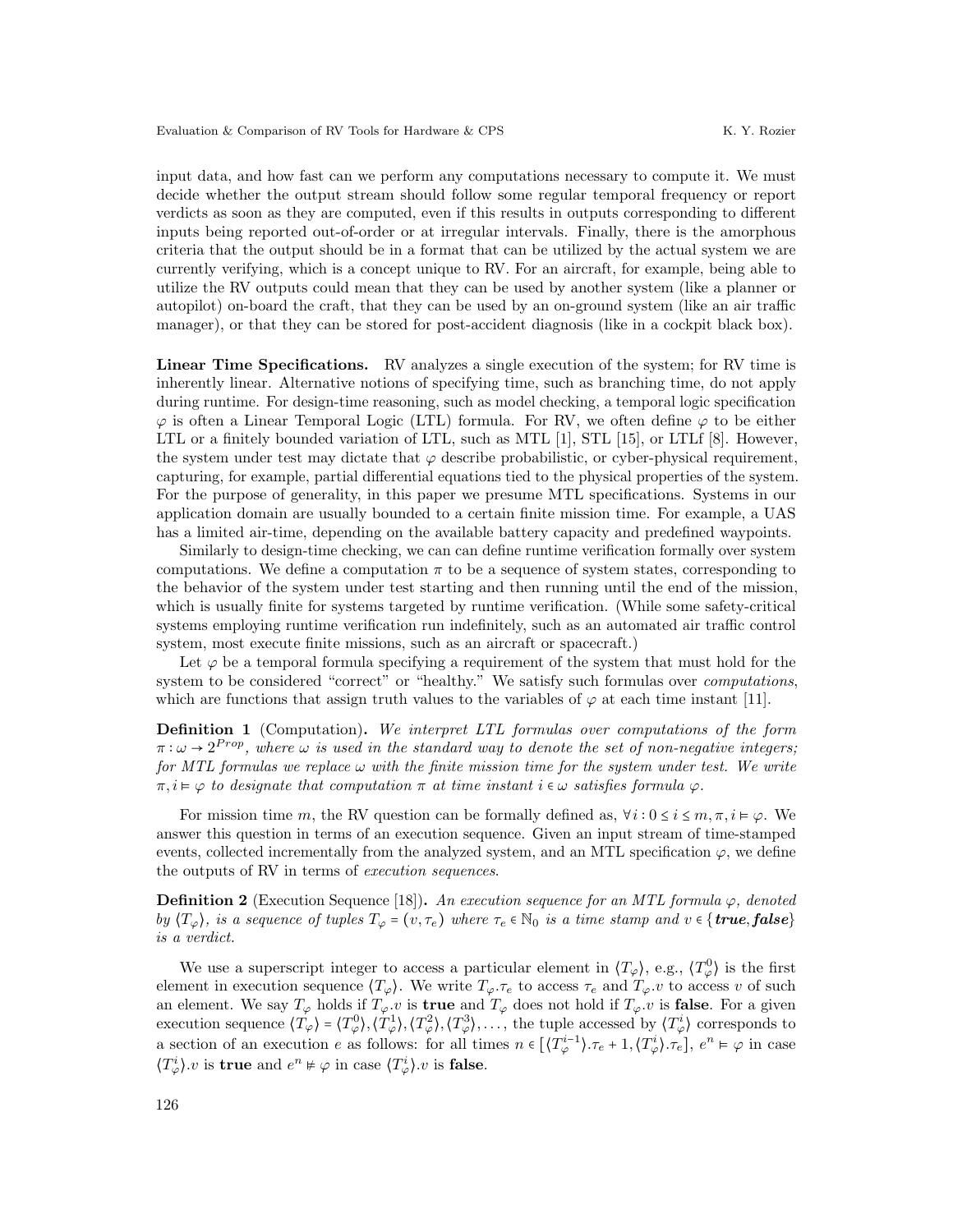An RV Benchmark is then an execution sequence for some input specification language (e.g., MTL), possibly paired with a purpose, an English description of what the benchmark aims to assess.

The rest of this paper is organized around the central questions of RV-CUBES. Section [2](#page-4-0) breaks down the structure of an RV benchmark and puts forward ideas for standardizing specification languages for the RV competition. Evaluation criteria, including a discussion on the question of execution time make up Section [3.](#page-7-0) Section [4](#page-10-0) briefly highlights ideas specific to evaluating hardware monitoring tools. We consider what best-practices and lessons-learned we can borrow from other communities in Section [5.](#page-11-0) Section [6](#page-12-0) concludes and offers an outlook on the future of the RV competition.

## <span id="page-4-0"></span>2 Structure of a CPS RV Benchmark

In its most basic form, an RV benchmark for hardware or cyber-physical systems<sup>[3](#page-4-1)</sup> needs three components, per Definition [2](#page-3-0) (pictured in Figure [1\)](#page-4-2):

- 1. a discrete-time input stream for each system variable we wish to reason about
- 2. a requirement to evaluate over that set of input streams
- 3. an output stream of verdicts: for each time step, did the requirement hold?



<span id="page-4-2"></span>Figure 1: We exemplify an RV benchmark using Definition [2.](#page-3-0) For all times  $n, 0 \le n \le m$  for finite mission time  $m$ , the **input streams** to a runtime observer for future-time MTL formula  $\varphi$  specify the values of the variables in  $\varphi$ . For example, the input stream for Boolean variable a is an execution sequence  $e^n = alt_B \ge 600$  ft (the barometric altimeter reading is greater than 600 ft [\[18\]](#page-14-3)). The input stream for b is an execution sequence  $e^n$   $\models$  (cmd == takeoff) (command to takeoff was received). The **requirement** is a future-time MTL formula  $\varphi$  over variables a and b. The **output steam**,  $\langle T_{\varphi} \rangle$ , is a sequence of tuples  $T_{\varphi} = (v, \tau_e)$  where  $\tau_e \in \mathbb{N}_0$  is a time stamp and  $v \in \{\text{true}, \text{false}\}\$ is a verdict. When the requirement is specified in future-time logic the output stream may need to aggregate values. Let  $t_i$  be the first time step where there is sufficient information to determine a correct verdict for time  $i$  here the output stream is (true, 0), where  $t_0 = 0$ , (false, 1), where  $t_1 = 11$ , (true, 12) (indicating  $\varphi$  holds at times  $2, \ldots, 12$ , where  $t_2 \ldots t_{12} = 12, \ldots$ 

<span id="page-4-1"></span> $3$ Note that these benchmarks for *online* monitoring of hardware or cyber-physical systems most closely resemble in format the benchmarks offline monitoring of software defined in [\[4\]](#page-13-6) since online monitoring of software requires instrumented program source code.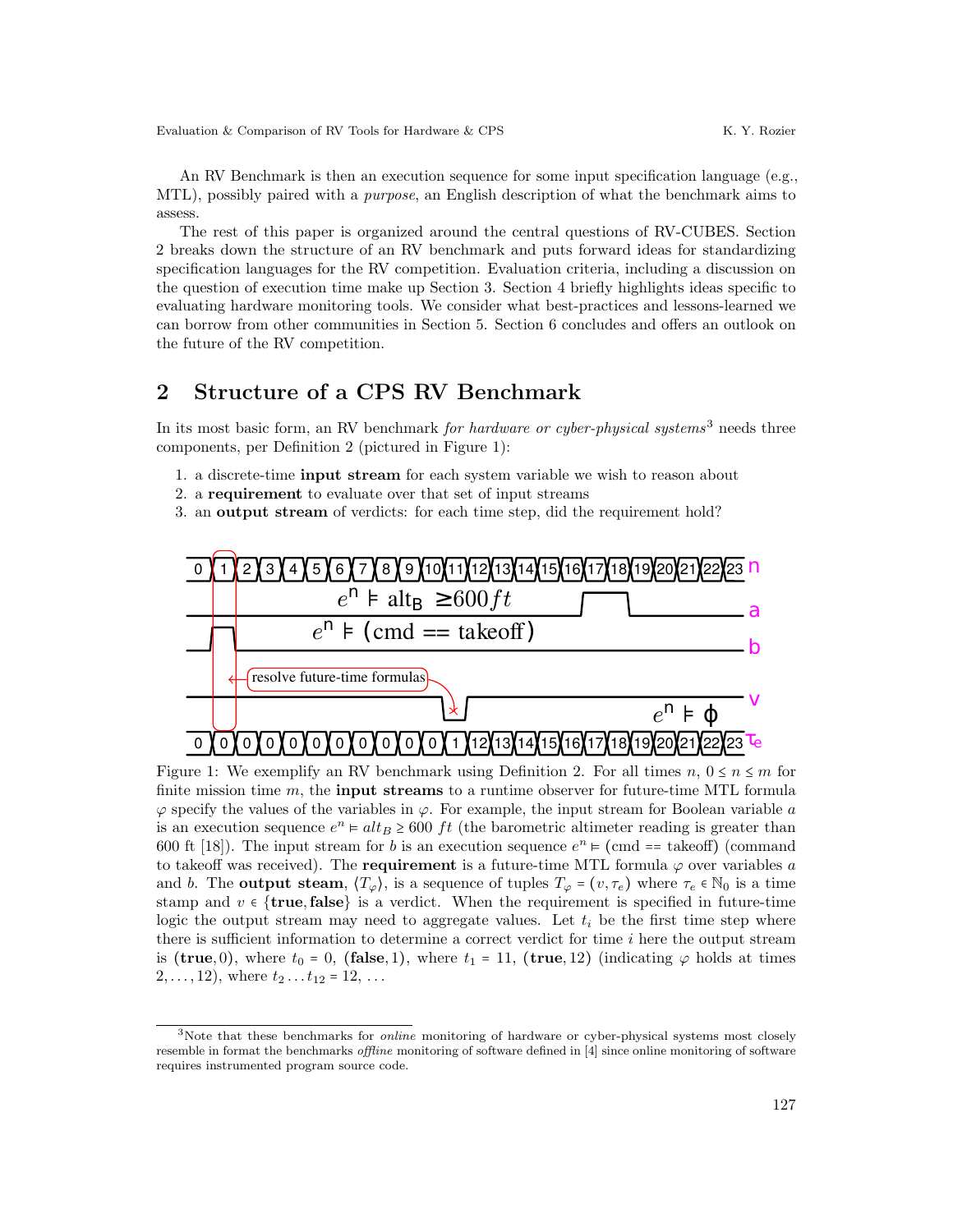For each of these three basic components, several details need to be standardized. One option is to create classes of benchmarks, each with a different combination of choices from the following lists.

Input Stream(s). Each system variable that is utilized needs to be supplied as an input stream simulating a run of the target system being verified over the length of a mission. For these input streams, we need to be standardize the frequency and format.

Frequency, or the space between "time steps" in the temporal logic notion of arbitrary units needs to be tied to some notion of real time as in "once per tick of the system clock" or other common frequency, given in Hz. For real-life systems, there may be multiple different frequencies across the set of input streams, realistically representing sensors that sample at different rates, and a single input stream may change frequencies, like the many spacecraft subsystems that take increasingly frequent measurements as touch-down approaches.

The format of an input stream can be either Boolean, or non-Boolean paired with Boolean testers to create Boolean streams to populate the propositions of an MTL specification. Non-Boolean data may be filtered or may require filtering within the RV tool; for fair benchmarking purposes, which filter to use should be given to enable benchmarking the inclusion of the same filter in the RV tool as part of the analysis. For example, a requirement might be  $((a < 5) \rightarrow (b > 20)$  where a and b are given as raw sensor streams; the RV tool would then be expected to execute the Boolean testers  $(a < 5)$  and  $(b > 20)$  to evaluate the requirement. We must decide: where we get the inputs from? Input streams can be randomly generated, come from software benchmarks, or come from Boolean testers over sensor input signals from real system executions. For example, real flight data from NASA UAS test flights is available online.<sup>[4](#page-5-0)</sup>

Requirements. Benchmark requirements may be individually grouped with the set of input streams they reason over, or organized as a set of requirements over a shared set of input streams. Either way, requirements should be classified according to their specification language (temporal logic, probabilistic, or cyber-physical; see Section [2.1\)](#page-6-0), and *performance constraints*, such as limits on the resources (e.g., memory, overhead) that may be used or bounds on the time verdicts may be delivered.

Another important question is: where do we get the requirements from? The answer relates to what format the requirements are given in: English or formal semantics? If we pull requirements from requirements documents, such as operational concepts for aerospace systems, then we could include in the RV competition the act of converting them to an appropriate formalism, similar to the VerifyThis competition,<sup>[5](#page-5-1)</sup>. We can also create standardized benchmarks inspired by real life, and extracted from requirements for previous case studies. We can also populate the benchmark suite by generating requirements manually, though generating realistic requirements for a given system is an active area of research [\[19\]](#page-14-4).

Output Streams. We expect output streams to be tuples, at least containing a verdict paired with the time for which that verdict holds. Following Definition [2,](#page-3-0) for example,  $\langle T_{\varphi} \rangle$  =  $((false, 0), (false, 1), (false, 2), (true, 3), ..., (true, 17), (true, 18))$  describes  $e^n \vDash \varphi$  sampled over  $n \in [0, 18]$  [\[18\]](#page-14-3). In addition to Boolean output streams, we may also evaluate over threevalued (true, false, maybe) or otherwise fuzzy output streams; in the case  $\langle T_{\varphi}^{i} \rangle$  is **maybe**, neither  $e^n \models \varphi$  nor  $e^n \not\models \varphi$  is defined. Alternative formats include probabilistic, e.g., giving the probability that requirement holds; tuples, e.g., grouping multiple outputs of different formats;

<span id="page-5-0"></span> $^4$ <http://www.usgs.gov/blogs/surprisevalley/>

<span id="page-5-1"></span> ${\rm ^5}$ <http://www.verifythis.org/>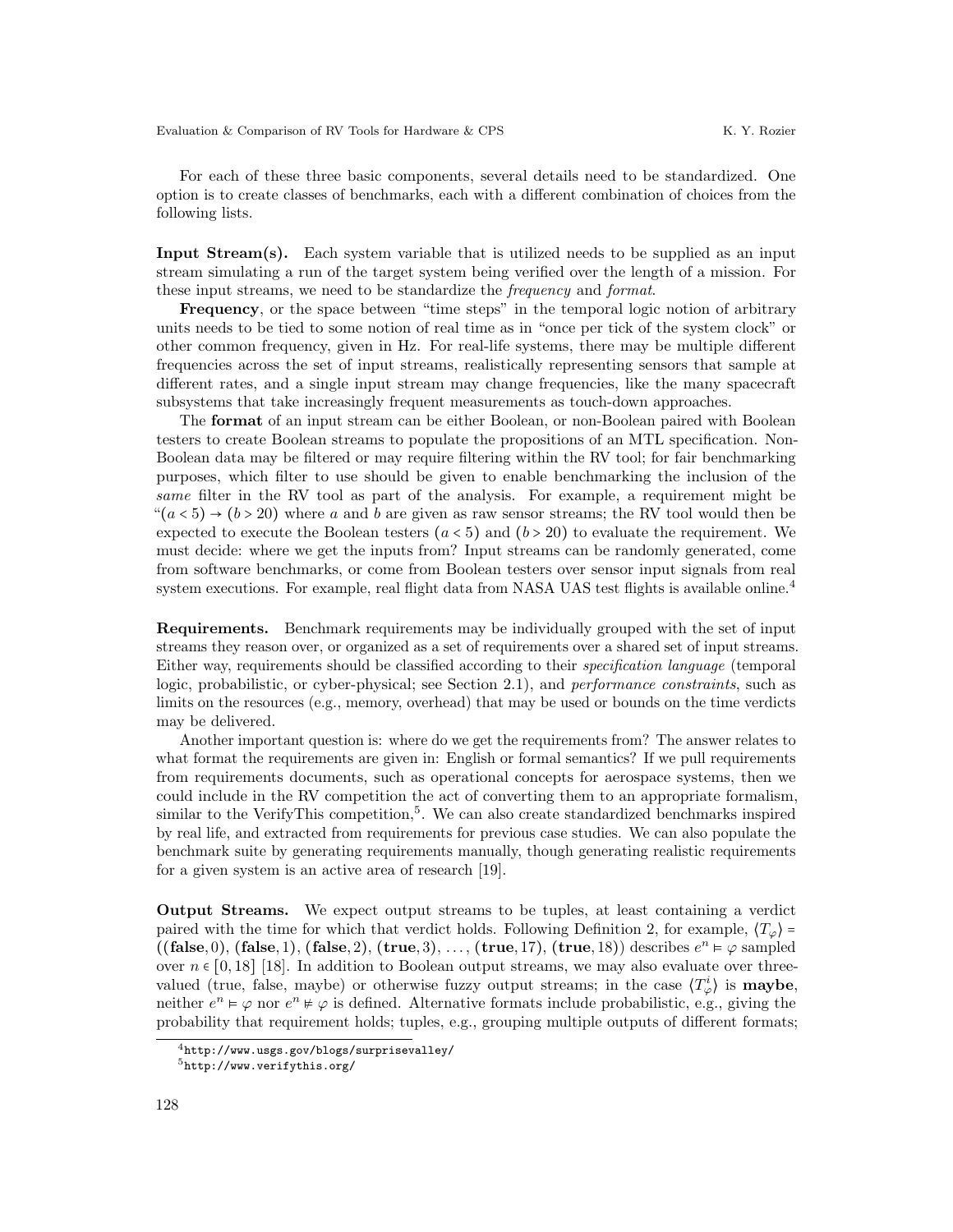or measured-distance outputs, e.g., specifying how much of the requirement holds or how far the system status is away from satisfying the requirement in terms of time or difference of measures such as 200 feet away from the 400 foot altitude requirement.

The question of how we generate the output streams is the most difficult because it involves solving the RV problem in the first place; it is not easy to check or verify that the outputs are correct. We can approximate correctness before we have a known, canonically correct output for a benchmark, by taking a survey of a large number of solutions and figuring that most of them are correct, or by creating the benchmark by starting with the output and moving backwards to get a requirement and input that generate that output correctly. One major point to consider is that for some combinations of inputs and requirements it may not be possible within the real-time parameters to determine the output correctly due to the computational complexity of the problem. In this case, a "correct" output would be a timeout or statement that there will be no output. It is very important to distinguish this from something that resembles an output, and therefore could be used incorrectly by the system.

Since RV tools are chiefly used in critical applications, it is extremely important that we do not rank tools that produce incorrect outputs. Even a few incorrect outputs, that are not decline-to-answer or timeouts, could have seriously detrimental effects if they were used to modify the behavior of real safety-critical systems during runtime. In the case a tool produces any incorrect output, the test results should be returned to the tool authors for debugging, but not included in the competition. Focusing on correctness also motivates making the benchmark suite publicly available for tool debugging before the competition is held.

### <span id="page-6-0"></span>2.1 Specification Languages for RV

Ideally, the RV competition should standardize around the minimum number of specification languages required to express system requirements that need to be verified at runtime. We define the specification language to be the language of  $\varphi$  in the RV question of, for mission time m,  $\forall i: 0 \le i \le m, \pi, i \models \varphi$ . Wherever possible, translators should be used for all languages with overlapping expressibility to minimize the number of competition languages. (This is also a lesson learned from other verification competitions, such as  $HWMCC<sup>6</sup>$  $HWMCC<sup>6</sup>$  $HWMCC<sup>6</sup>$  Given that RV is used for Boolean, temporal, and probabilistic analysis and that many of the specification languages parsed by current RV tools are expressively incomparable, this is a challenge! However, we argue that a reasonable cyber-physical RV competition could be constructed from temporal logic specifications with the possibility of future tracks expanding the specification languages.

Temporal Logic. The same temporal logic specifications could be used for the runtime verification of both hardware and software. Ideally, the RV competition would choose just one temporal logic for all benchmarks and then offer open-source translators from all other logics into that one, even if that means choosing a less-expressive common logic. MTL is a reasonable candidate for the standard benchmark logic; for example, LTL specifications can be translated via the following definition.

**Definition 3** (Mission-Time LTL [\[18\]](#page-14-3)). For a given LTL formula  $\xi$  and a mission time  $t_m \in \mathbb{N}_0$ , we denote by  $\xi_m$  the mission-time bounded equivalent of  $\xi$ , where  $\xi_m$  is obtained by replacing every  $\Box\varphi$ ,  $\Diamond\varphi$ , and  $\varphi\mathcal{U}\psi$  operator in  $\xi$  by the  $\Box_J\varphi$ ,  $\Diamond_J\varphi$ , and  $\varphi\mathcal{U}_J\psi$  operators of MTL, where the duration  $J = [0, t_m]$  for mission time bound  $t_m$ .

<span id="page-6-1"></span> $^6$ <http://fmv.jku.at/hwmcc>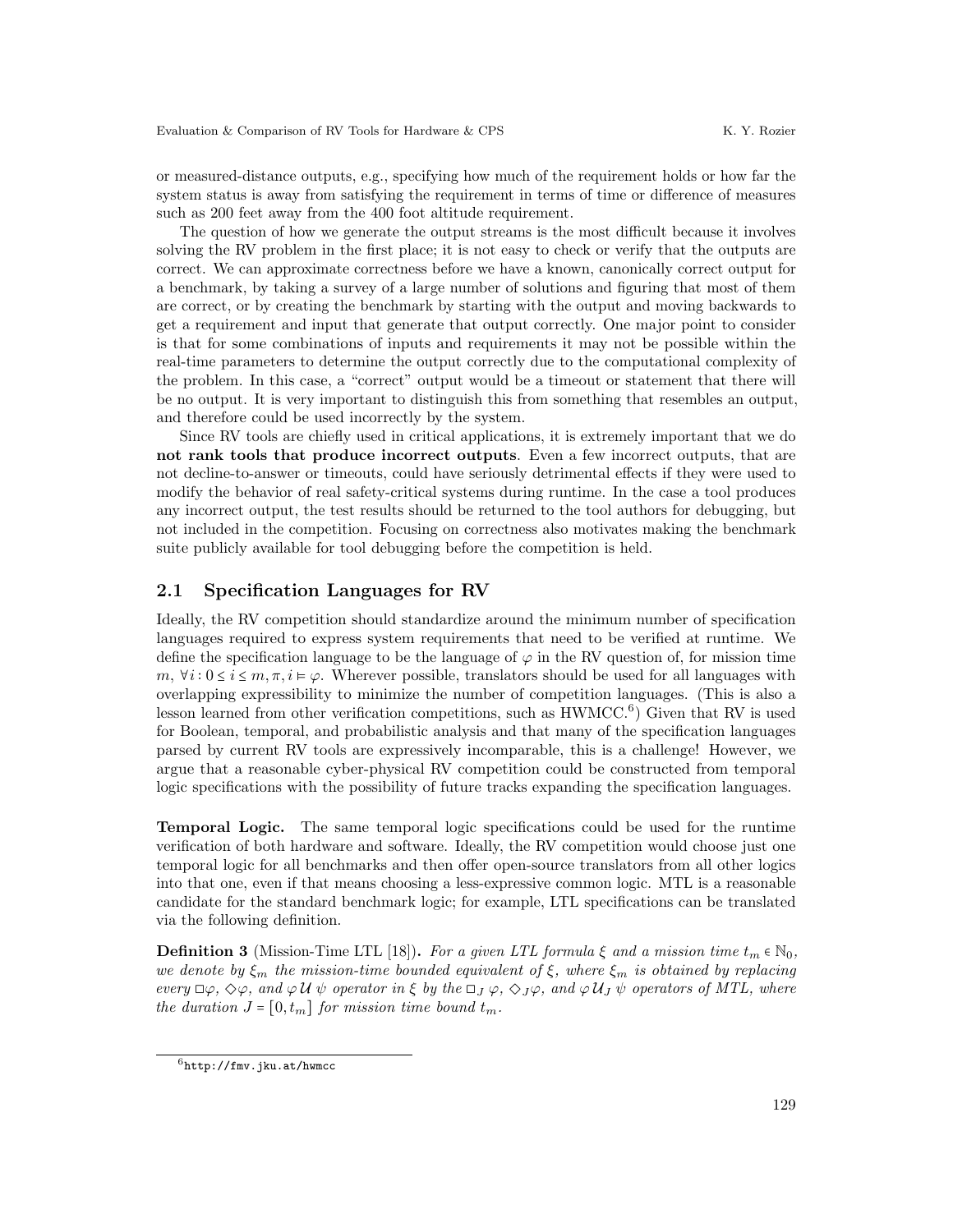Probabilistic. RV tools may realistically be tasked with answering questions like "what is the most likely status of the fluxgate magnetometer," given that the fluxgate magnetometer can possibly suffer any one of five faults or be healthy [\[13\]](#page-13-11). One of the roles RV-CUBES can play in the future is to help define and standardize the format for such specifications, such as a common database. There could be a table for each requirement and the table could have a row for each status, e.g., each type of fault or 'healthy,' and then columns of symptoms. Symptoms could be assignments to variables. Then an RV tool should detect, given streams from all of the variables, the most likely status and the probability of this status.

Cyber-Physical. Cyber-physical specifications combine a cyber (temporal logic formula) specification with a physical (partial differential equation) specification to describe integrated hardware-software requirements. The temporal logic components of these specifications may be able to serve double-duty as benchmarks by themselves. Such specifications may be mined, e.g., from robotics verification case studies.

### <span id="page-7-0"></span>3 Evaluation Criteria

Correctness needs to be the primary evaluation criteria. RV tools are added to systems to check that the current run satisfies mission-critical requirements; they are expected to sound an alarm as early as possible if not, in order to enable mitigation actions. The real-time nature of RV does not allow for double-checking the results and demands immediate actions when a critical violation is reported. The entire point of RV is to mitigate the faults of other verified systems; the RV system itself needs to be very careful not to also generate faults. The impact of incorrect answers is arguably more critical for RV than for any other category of formal verification.

Importantly from a benchmarking perspective, correctness is also very challenging. The RV question for temporal logic specification  $\varphi$ , as defined in Section [1,](#page-0-0) then boils down to checking the satisfiability of  $\varphi$  at each time step: for every time step i less than mission length m, we check if the current run of the system, computation  $\pi$ , satisfies formula  $\varphi$ . There are currently no robust, publicly-available tools for MTL satisfiability checking. For the related question of LTL satisfiability checking, we have seen that creating a tool that correctly evaluates  $\pi, 0 \models \varphi$ , e.g., returns a singular evaluation of satisfied or not satisfied from the first time step in the input trace, is very difficult [\[22](#page-14-5)[–24\]](#page-14-6). For example, all eleven tools benchmarked for LTL satisfiability via explicit model checking returned at least one wrong answer and some performed worse than random guessing, as shown in Figure [2.](#page-8-0) We also found that many tools crashed or died gracelessly when an input could not be handled, or failed to distinguish between unsatisfiable verdicts and error cases. Therefore, it is important to learn from this history and emphasize correct output in RV.

Here is a scheme for scoring tools based on correctness that, differently from [\[4\]](#page-13-6), addresses cyber-physical systems (e.g., does not explicitly consider software crashes), evaluates correctness over execution sequences, and emphasizes the criticality of incorrect verdicts. For an execution sequence produced by a given RV tool  $\langle T_{\varphi} \rangle = \langle T_{\varphi}^0 \rangle, \langle T_{\varphi}^1 \rangle, \langle T_{\varphi}^2 \rangle, \langle T_{\varphi}^3 \rangle, \dots$ , we define the correctness score C for a benchmark of mission time  $t_m \in N_0$  as  $C = \sum_{i=0}^{m} C_i$  where:

- $C_i = 10$  for a correct verdict such that  $\langle T_{\varphi}^i \rangle$ .v is **true** if  $T_{\varphi}^i$  holds and  $\langle T_{\varphi}^i \rangle$ .v is **false** if  $T_{\varphi}^i$ does not hold.
- $C_i = 1$  for an "I don't know" verdict such as  $\langle T^i_{\varphi} \rangle$ . being **maybe**, because this verdict shows liveness, and does not adversely affect system operation.
- $C_i = 0$  for no answer/failure to answer (due to a tool bug, poor responsiveness, or other reason); this verdict does not cause harm but does not instill confidence that the checker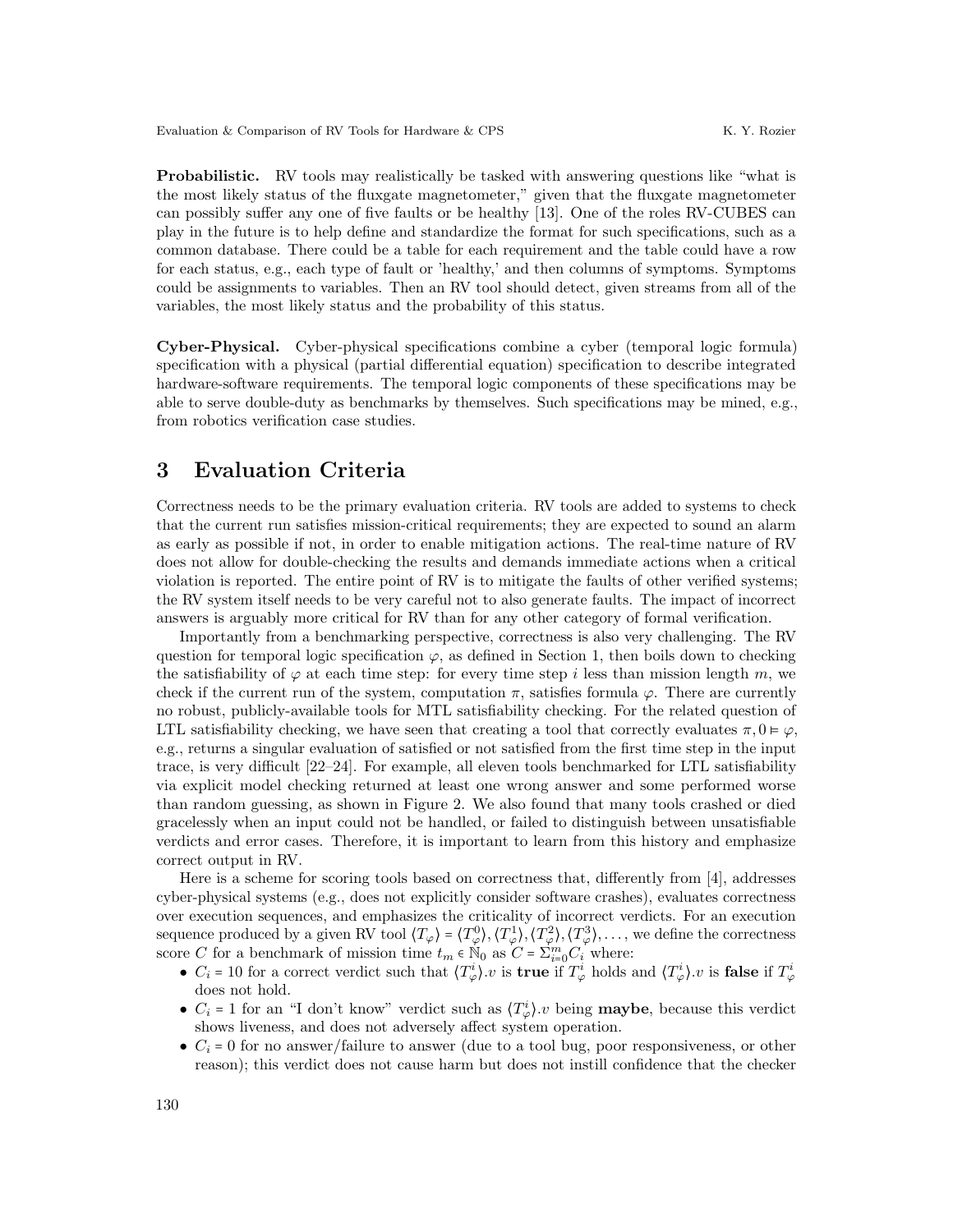

<span id="page-8-0"></span>Figure 2: Graph from [\[21,](#page-14-7)[22\]](#page-14-5) showing the degradation of proportion of correct claims for random LTL formulas where the probability of choosing a temporal operator,  $P = 0.5$  and the number of variables,  $N = 3$ . This graph shows results for random formulas of lengths  $5 \ldots 65$ . None of the tools tested in this benchmark produced all correct answers (which would result in their lines overlapping the reference black line at 1 on the y-axis) though, notably, this benchmark inspired corrections. All versions of SPOT released since this test have produced all correct answers [\[9,](#page-13-12) [10\]](#page-13-13).

is still working.

•  $C_i = -\infty$ ; disqualification, or equivalent, such as a very large number of negative points for a wrong answer.

We propose to weight the tool's correctness scores using the secondary criteria of execution time; for each  $C_i$  we apply weight  $w_i$  such that the weighted correctness score W for a benchmark of mission time  $t_m \in \mathbb{N}_0$  is  $W = \sum_{i=0}^m w_i C_i$  where:

- $w_i = 10$  where correct verdict v is reported at time  $t_i \geq i$  such that  $t_i$  is the first time step where there is sufficient information to determine a correct verdict for time i. Note that for past-time formulas,  $t_i = i$ ; for future-time formulas calculating  $t_i$  is much more complicated.
- $w_i = max\left(\left(10\left(1 \frac{j-t_i}{t_i+100}\right)\right), 1\right)$  where correct verdict v is reported at time  $j \ge t_i$ .
- $w_i = 1$  for no verdict/failure to answer.

An alternative to weighting the correctness scores by execution time is to separately report correctness and verdict resolution time. Given an execution sequence produced by a given RV tool  $\langle T_{\varphi} \rangle = \langle T_{\varphi}^0 \rangle, \langle T_{\varphi}^1 \rangle, \langle T_{\varphi}^2 \rangle, \langle T_{\varphi}^3 \rangle, \dots$ , we define the verdict resolution time score V for a benchmark of mission time  $t_m \in \mathbb{N}_0$  as  $V = \sum_{i=0}^m j - \langle T_{\varphi}^i \rangle$ .  $\tau_e$  where correct verdict v for  $\langle T_{\varphi}^i \rangle$ is reported at time  $j$ . For a competition we can then normalize the verdict resolution times, setting the smallest  $V$  any tool achieves for a given benchmark to 0, thus avoiding the problem of having to calculate time  $t_i$  for all times i such that  $t_i$  is the first time step where there is sufficient information to determine a correct verdict for time i.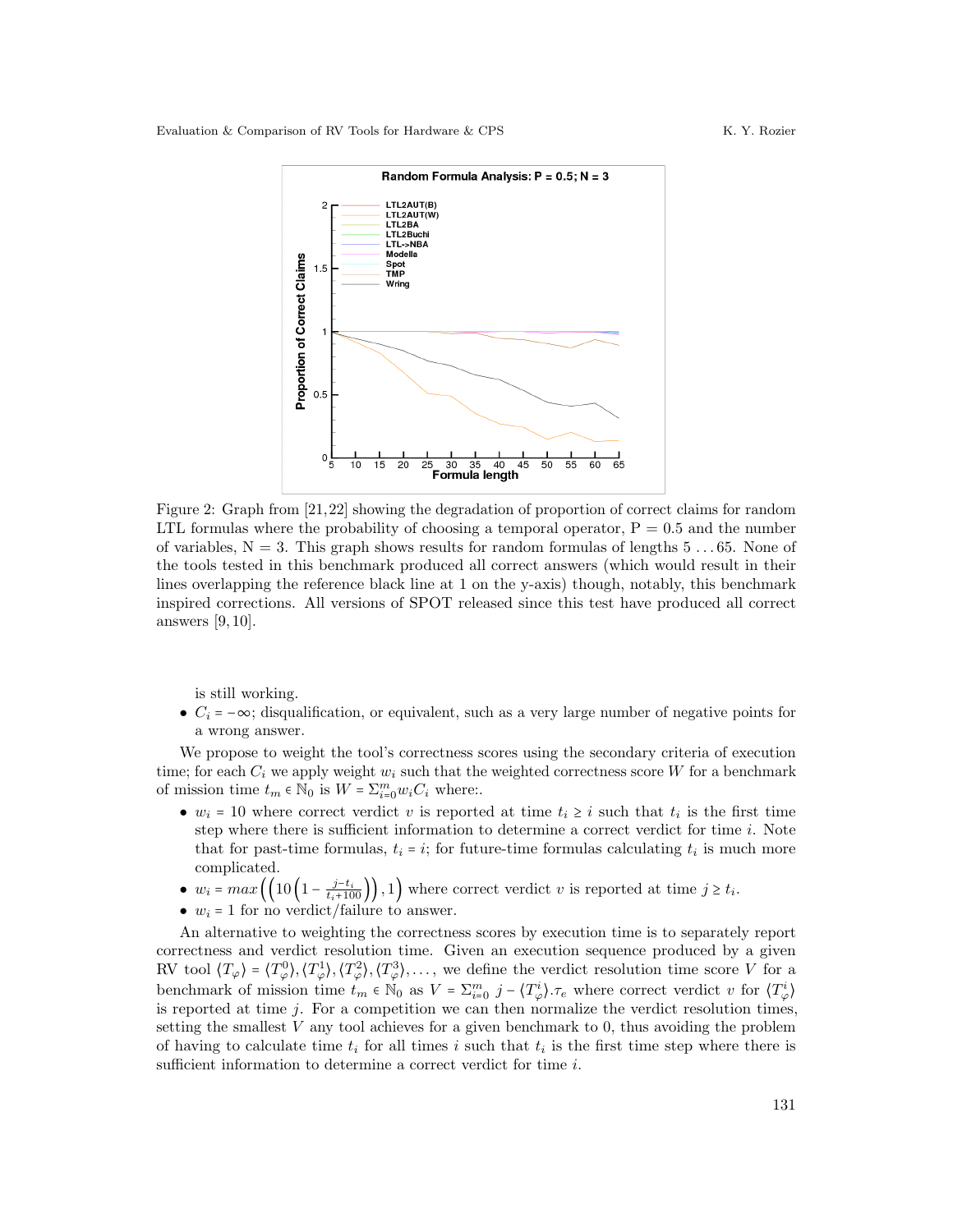Evaluation & Comparison of RV Tools for Hardware & CPS K. Y. Rozier

In addition to correctness and execution time, we may evaluate overhead or resource usage. While [\[4\]](#page-13-6) provides a compatible memory-utilization score to the evaluation criteria presented here, differently from [\[4\]](#page-13-6), we do not consider overhead in terms of execution time, but instead in terms of other resources used, which may depend on the execution platform (software versus hardware, runtime environment characteristics). Overhead includes points for unobtrusiveness in execution, such as minimizing system modifications to retrieve runtime input streams, and the ability to work within tight resource bounds, such as FPGA gates or power. We add bonus points to correctness and timing scores for lower overhead/smaller resource footprints. Alternatively, overall scores could be sorted by classes of overhead and resource usage, so the scores would be a set of lists, one list for each overhead/resource class ranked by correctness and execution time.

#### 3.1 On Execution Time

Hardware or CPS runtime verification can be performed either online (running during system execution and performing analysis in real time) or offline (running post-execution); previous Competitions on Runtime Verification have considered both of these categories for software [\[4\]](#page-13-6). For purposes of evaluation and comparison of RV tools that analyze hardware or cyber-physical systems, the distinction between online and offline monitoring can be made by how execution time is weighted in benchmarking. Since it may be difficult to impossible to comparatively evaluate runtime verification tools on their target platforms (such as aircraft or spacecraft), online verification tool benchmarking equates to simulating a system run using a pre-recorded (offline) benchmark whilst considering execution time. Figure [3](#page-9-0) proposes a scheme for conducting an online RV competition track for cyber-physical systems.

<span id="page-9-0"></span>

Figure 3: Online Runtime Verification for Cyber-Physical Systems Track: (1) The requirement  $\varphi$  is provided to the RV tool under test for synthesis of the monitor/observer offline, with an option to include performance characteristics of this synthesis stage in the competition score. (2) The input stream is streamed into the running monitor/observer in an online runtime verification phase, producing in real time the output stream. (3) The competition is scored utilizing the output stream (stream of verdict/time stamp tuples  $(v, \tau_e)$  along with the time each tuple was reported) and any other measured performance characteristics according to the evaluation criteria (per Section [3\)](#page-7-0).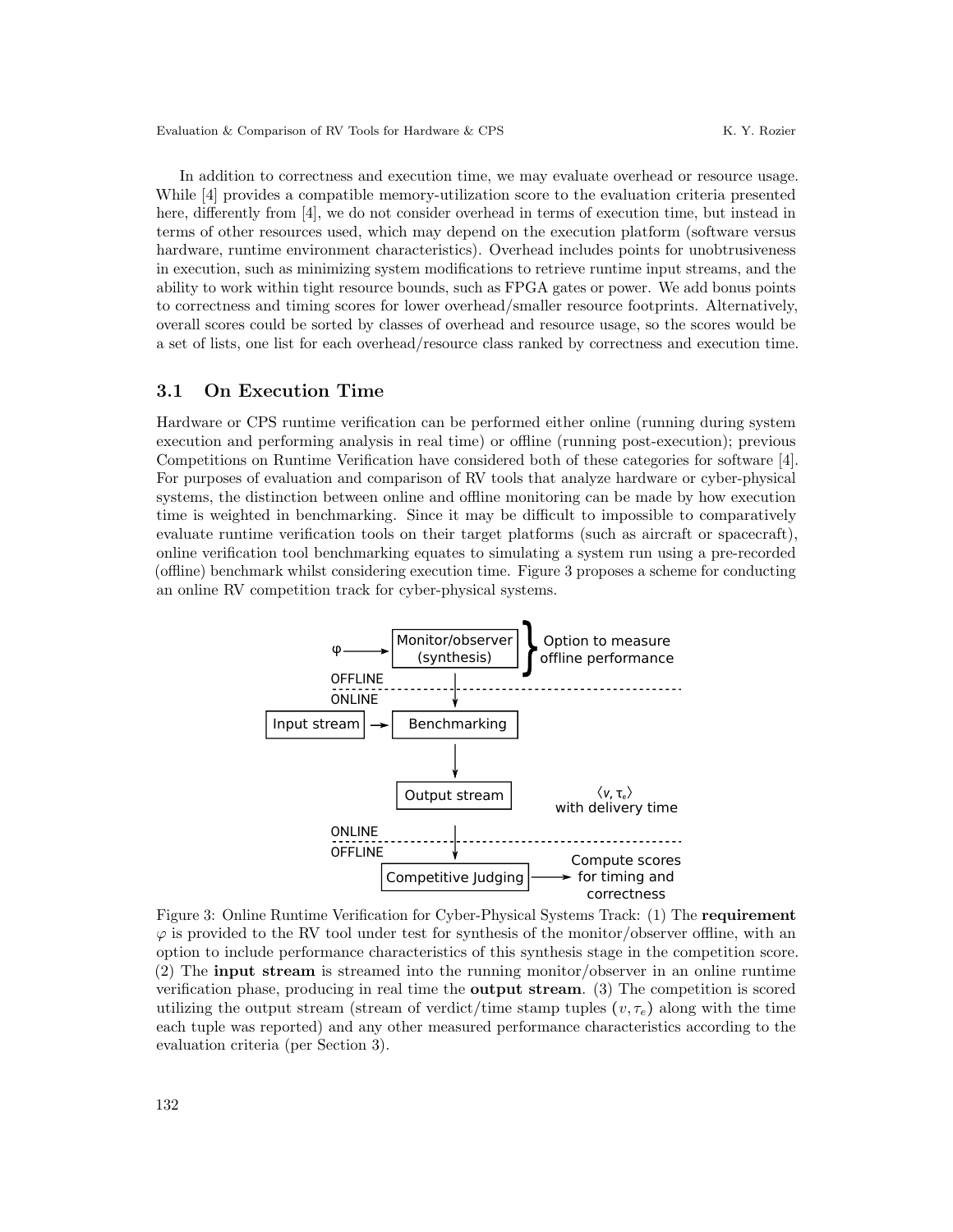When defining execution time for benchmarking RV tools, we can additionally consider the following questions:

- How do we time input streams to RV tools? Do we need to run the competition in a simulator that releases new values from pre-recorded benchmarks at specific time intervals?
- Do we consider asynchronous (event-triggered) verdicts, synchronous (time-triggered) verdicts, or a combination of both? For example, a synchronous verdict would give the most accurate answer possible at that time, but an asynchronous verdict would be expected to be maximally accurate, though necessarily delayed.
- If one purpose of RV, at least for some systems, is to provide *predictive* information, e.g. information that could be used to prevent the crash of an aircraft versus information that can be used to accurately determine the cause of a crash after the fact, then how can this be measured in competition? Necessarily, to report a probable fault before it happens, with enough time to enable fault-mitigation actions, requires a probabilistic estimation. Here we trade time for correctness: we demand tools provide a maximally-likely verdict before it is possible to evaluate whether that verdict is correct.

### <span id="page-10-0"></span>4 Evaluating Hardware Monitoring Tools

Realistically, there are two categories of runtime verification: software and hybrid softwarehardware, aka cyber-physical. No modern system requiring RV is totally without software and there is no reason to limit RV tools that monitor hardware from taking into account software status received from the same channels, e.g., over the system bus.

It is important to note that temporal logic specifications can be used to monitor hardware as well as software. Hardware monitoring is most straightforwardly a temporal logic formula requirement evaluated over a sensor signal sent over the system bus. Hardware monitoring has the advantage that annotations, like the code instrumentation sometimes required for software monitoring, are not a possibility. Hardware monitoring also offers the challenge that specifications can grow much more expressive than for software monitoring, even incorporating partial differential equations in conjunction with temporal logic to offer a rich description of total cyber-physical system behavior.

The challenge with evaluating hardware monitoring of temporal logic specifications is chiefly one of timing: how to filter benchmark sensor data input streams and feed them through Boolean testers to populate the variables evaluated in the temporal logic specifications. Input streams with different frequencies will need to be filtered and tested in a way that is comparable. The correct verdict will depend on the correspondence between temporal logic time steps and the time divisions of input streams. One solution, which makes the competition more standardized but less realistic, would be to set up the benchmarks so that every input stream supplies values at one second intervals and one time step in temporal logic equates to one second.

Eventually, we may pair temporal logic benchmarks with partial differential equations for the evaluation of more expressive cyber-physical system monitoring tools. However, evaluating the correctness of verdicts produced for these specifications is an open area of research currently being pursued in the robotics community.

Differently from software, some platform-based evaluation criteria may serve as informative classifiers for hardware monitoring tools, with the side-effect of making them more amenable to technology transfer. Here are a few ideas for expansions of the evaluation of hardware monitoring tools.

• List tools by their platform constraints. Eventually, we may have different categories for tools with different constraints, e.g., categories for below a certain level of overhead, power,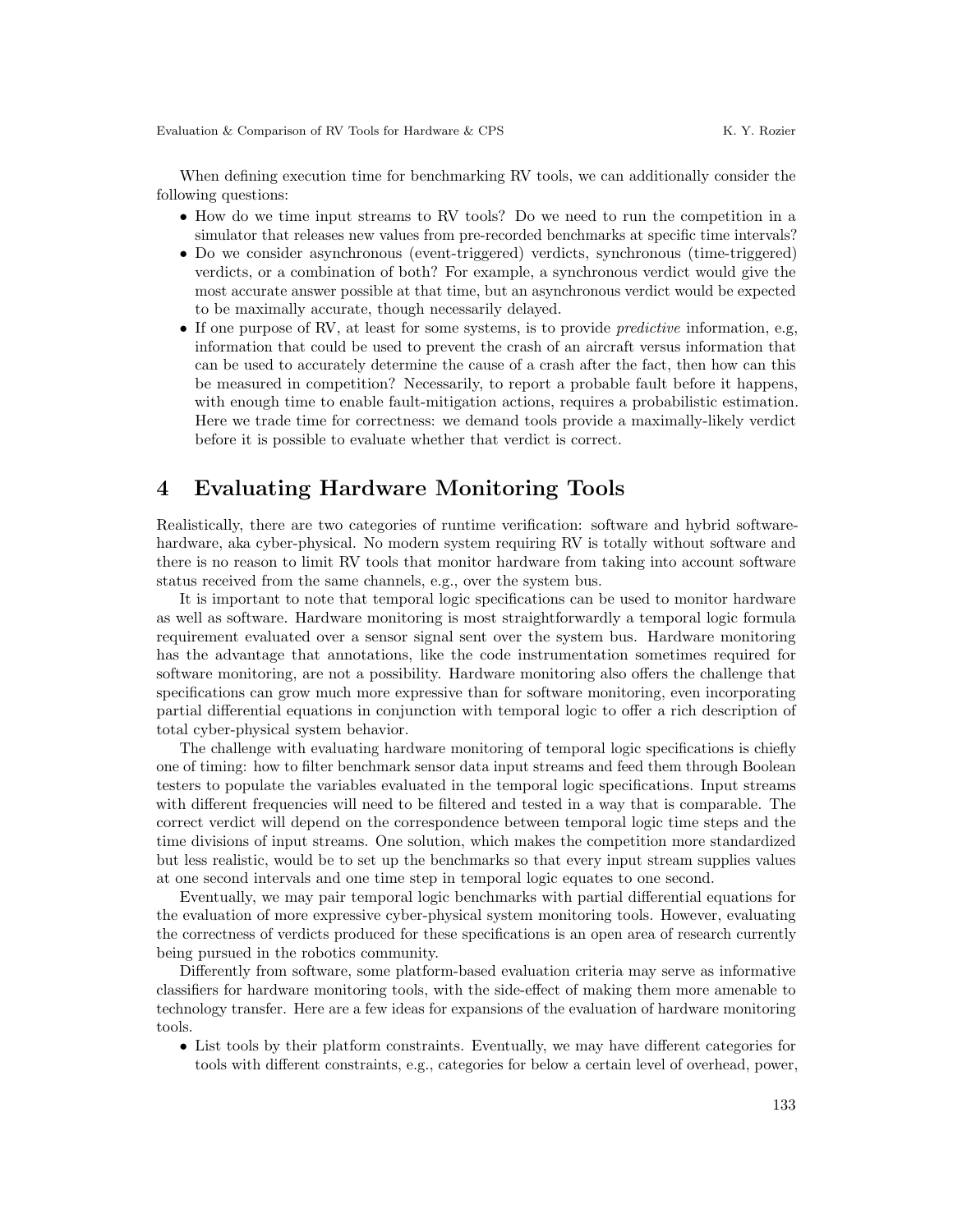memory, bandwidth, or other constraint common to embedded platforms with limited on-board resources. Such a list would help classify tools with respect to their suitability for certain common platforms, such as UAS or CubeSats.

- Evaluate hardware tools on different platforms. Define a test set of embedded systems and run the competition separately on each of them. Candidate platforms include: FGPA, Raspberry Pi, COTS flight computer from a toy UAS.
- Test the tools with different input frequencies. Here, we foresee the benchmark being that the temporal logic requirement  $\varphi$  is evaluated over variables populated by Boolean testers over the input sensor data streams. For example, the altitudes from an altimeter may be an input sensor stream, filtered through a standard noise-reducing filter, and fed through the Boolean tester (altitude > 600ft), which sets the value of a variable in  $\varphi$ . Varying the input stream frequencies is particularly challenging because different frequencies could result in different valuations of  $\varphi$  over the same dataset.

# <span id="page-11-0"></span>5 What Can Be Borrowed From Other Communities?

The many competitions for different aspects of design-time verification provide inspiration for the evaluation and comparison of runtime verification tools going forward.

- Correctness must be the primary criteria for tool evaluation. This is even more important for RV than for design-time formal techniques like model checking. During runtime, a verdict that something is wrong (or right) must be acted on immediately; there is not time to handle spurious counterexamples that happen during design time. Tools in RV, like in medicine, must be ruled by primum non nocere (first, do no harm); while the absence of a verdict may allow a fault to occur, the presence of an incorrect verdict can fail an otherwise properly operating system. Other competitions consider correctness; the question of what constitutes a correct answer is more complex, more nuanced, and more impactful for RV.
- The RV competition should participate in the Federated Logic Conferences (FLoC) Olympic Games.[7](#page-11-1) The FLoC Olympic Games were started in 2014 in the hope of creating a tradition in the spirit of the ancient Olympic Games. Every four years, as part of the Federated Logic Conference, the Games will gather together all the challenging disciplines from a variety of computational logics in the form of the solver competitions.
- Software benchmarks for RV could be adapted from SV-COMP. The Compe-tition on Software Verification<sup>[8](#page-11-2)</sup> provides an annual snapshot of the state of the art in software verification, along with a well-organized selection of software benchmarks that are available online. A detailed competition report is published each year [\[5\]](#page-13-14).
- Organization is key! We need a publicly writable central repository of benchmarks. We can also benefit from lessons learned: other communities and competitions have struggled to keep up an open, easily accessible, annually-updated repository of benchmarks that reflect the latest case studies and the current state of the art in terms of pushing performance boundaries. Examples for benchmark organization can be drawn from StarExec<sup>[9](#page-11-3)</sup>, which organizes benchmarks for several logic solver competitions, and the PRISM Bibliography<sup>[10](#page-11-4)</sup>, which collects all publicly-available artifacts from previous case studies using the PRISM model checker. The RV competition needs to design from

<span id="page-11-1"></span><sup>7</sup><http://vsl2014.at/olympics/>

<span id="page-11-2"></span> $8$ <http://sv-comp.sosy-lab.org/2016/>

<span id="page-11-3"></span> $^{9}$  <br><https://www.starexec.org>  $\,$ 

<span id="page-11-4"></span> $^{10}\mathrm{http://www.prismmodelchecker.org/bib-ext.php\#cases}$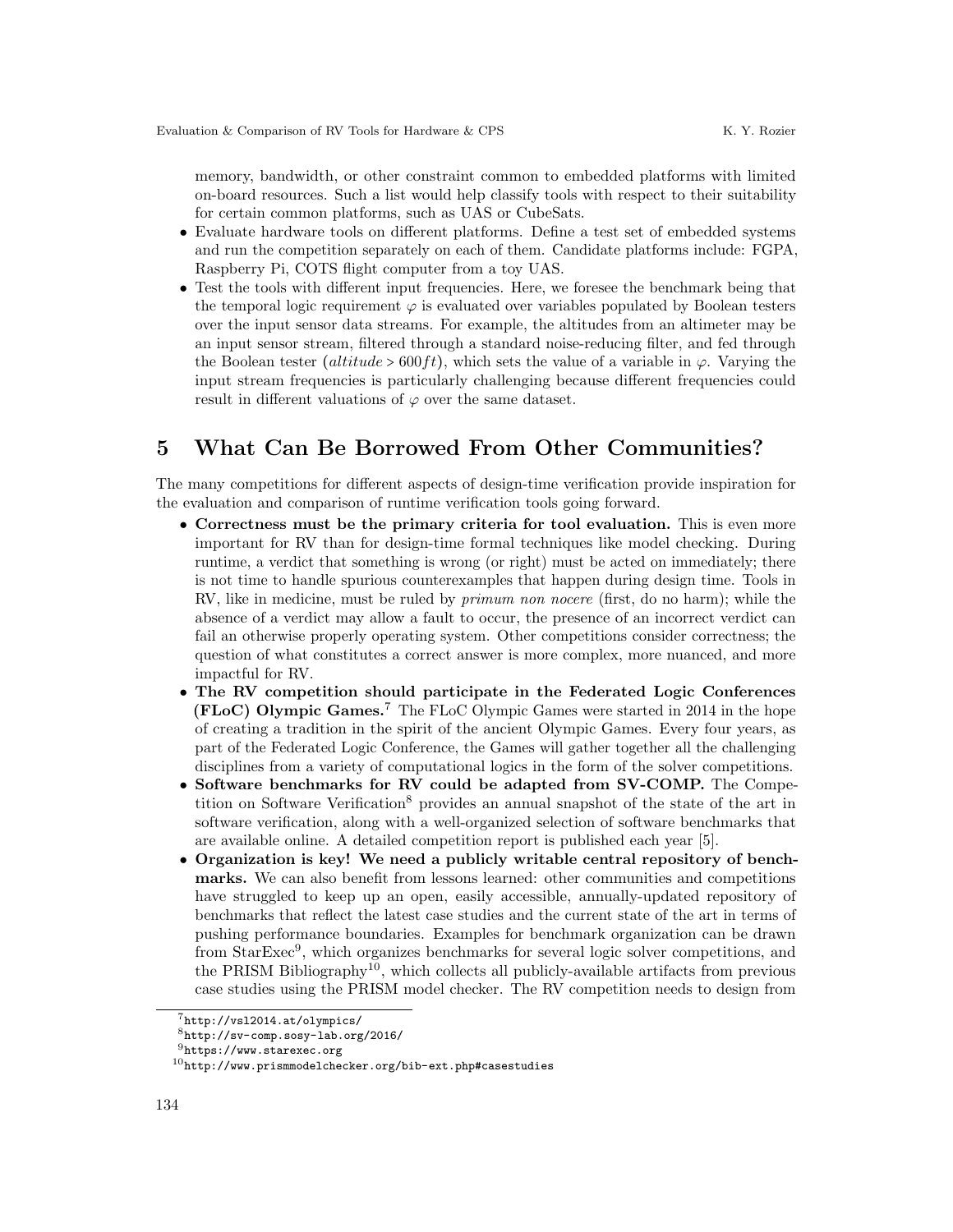the start for a central cadre of benchmarks where authors can easily add their latest case studies and most challenging problems throughout the year, as they arise or as new papers are published.

- Minimize specification languages; maximize freely-available translators. This idea is mainly borrowed from HWMCC (which is standardized around AIGER [\[6\]](#page-13-15)) and SMT-COMP (with SMT-LIB [\[3\]](#page-13-16)), though all competitions focus on minimizing the category splitting caused by accepting too many specification languages. The availability of freely-available parsers and translators is a secondary benefit to the research community.
- Presentation of competition results. The established formal verification competitions have produced well-organized, extensive reports clearly organizing results in many different formats, including many different perspectives on the outcomes. The RV competition would do well to survey the best-practices from SV-COMP, HWMCC, SAT-COMP, SMT-COMP, and CASC for producing informative websites, slides, and annual reports.

### <span id="page-12-0"></span>6 Conclusions and Outlook

The necessity of RV will continue to grow sharply in the future; an RV competition would both help to shape the growth of tools and provide sharply needed standardization for integrating RV tools into industrial systems. The first step toward a competition should include standardizing the set of specification languages, and, at the same time, providing from the start a well-organized, publicly-writable, central repository for benchmark specifications in these formats. Thinking through the specification languages, and the organization of specifications in those languages early could have a major influence on the shape of RV on industrial platforms going forward. If the specifications are written in a language that is so simple that it is hard to make the argument to industry that the tools can reason about real-life requirements then RV tools could be hampered in technology transfer out of academia. If the benchmarks and competition are not thoughtfully constructed to emphasize correctness above all else, they will be considered too risky to try on realistic applications. Framing the competition secondarily around accurate assessments of performance, such as timing and resource usage, would provide a useful reference for transitioning the tools into practice as the best-performing tool that abides by the target systems' constraints can then be easily identified.

We are currently working on developing a graph-database of real runtime specifications from systems we have verified in the Laboratory for Temporal Logic.<sup>[11](#page-12-1)</sup> We are constructing this database using Neo4j,<sup>[12](#page-12-2)</sup> a publicly available, performable, NoSQL graph database implemented in Java and Scala that efficiently implements the property graph model to allow, e.g., constanttime traversals for relationships in the graph [\[19\]](#page-14-4). A property graph database stores Nodes (graph data records), and Relationships (directional connect nodes), with Properties (named data values of type string, number, Boolean, or array), on both Nodes and Relationships. Our current research involves proposing a standardized graph-database schema that intuitively stores specifications expressing Boolean, temporal, and probabilistic requirements. We plan to release the database as an open-source resource for those conducting runtime verification in the future. A similar scheme, with the additional information needed to run a competition, such as the inputs and the correct verdicts of different specifications on those inputs, could serve as a foundation for organizing RV benchmarks.

Information on our recent work can be found at: <http://laboratory.temporallogic.org>.

<span id="page-12-1"></span><sup>11</sup>http://laboratory.temporallogic.org

<span id="page-12-2"></span> $^{12}\mathrm{https://neo4j.com}$  $^{12}\mathrm{https://neo4j.com}$  $^{12}\mathrm{https://neo4j.com}$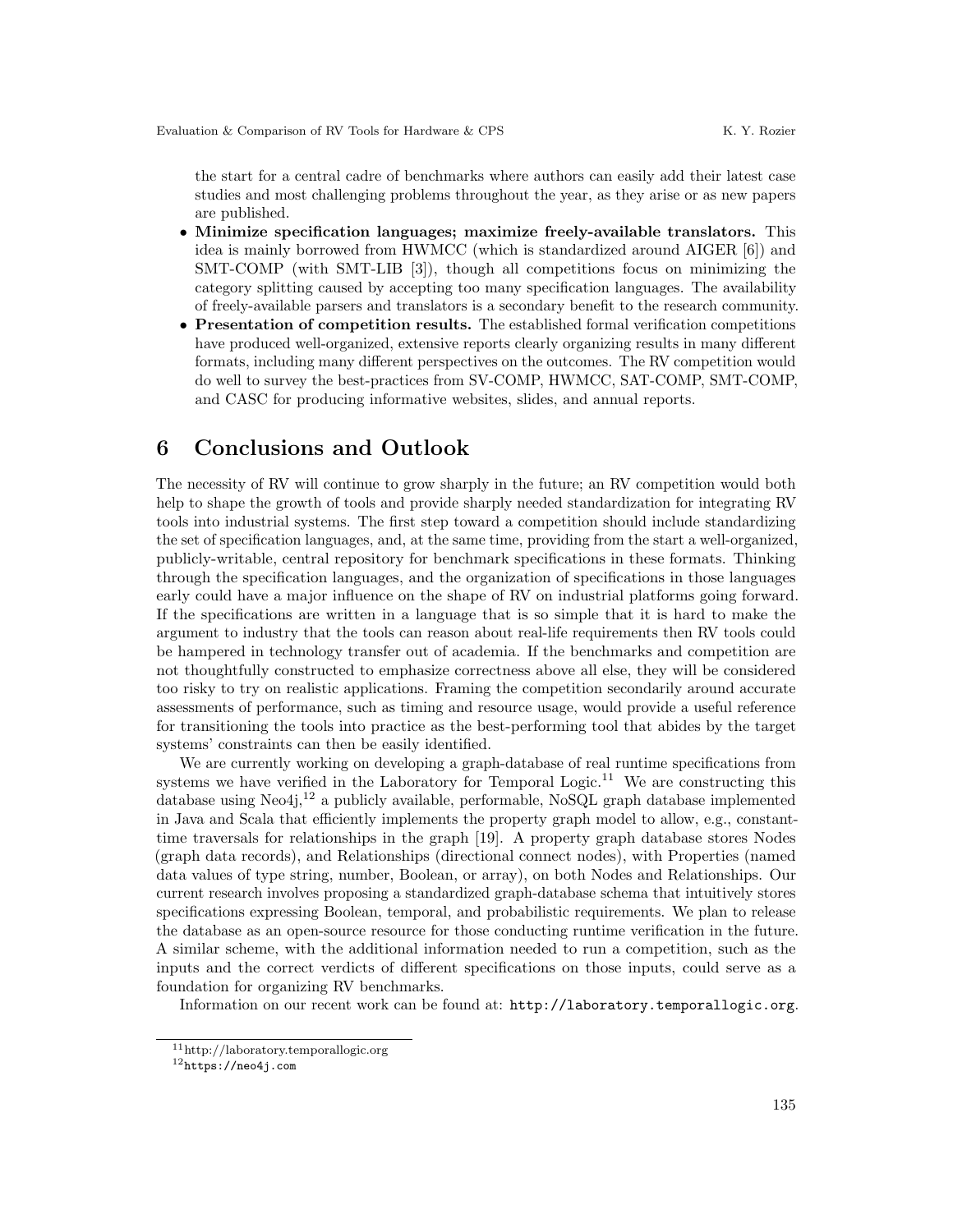### References

- <span id="page-13-7"></span>[1] R. Alur and T. A. Henzinger. Real-time Logics: Complexity and Expressiveness. In LICS, pages 390–401. IEEE, 1990.
- <span id="page-13-1"></span>[2] R. Anderson, P. Beame, S. Burns, W. Chan, F. Modugno, D. Notkin, and J. D. Reese. Model checking large software specifications. IEEE TSE, 24:156–166, 1996.
- <span id="page-13-16"></span>[3] Clark Barrett, Pascal Fontaine, and Cesare Tinelli. The SMT-LIB Standard: Version 2.6. Online: <http://smtlib.cs.uiowa.edu/papers/smt-lib-reference-v2.5-draft-2.pdf>, June 2015.
- <span id="page-13-6"></span>[4] Ezio Bartocci, Yliès Falcone, Borzoo Bonakdarpour, Christian Colombo, Normann Decker, Klaus Havelund, Yogi Joshi, Felix Klaedtke, Reed Milewicz, Giles Reger, et al. First international competition on runtime verification: rules, benchmarks, tools, and final results of crv 2014. International Journal on Software Tools for Technology Transfer, pages 1–40, 2017.
- <span id="page-13-14"></span>[5] Dirk Beyer. Software verification and verifiable witnesses. In Tools and Algorithms for the Construction and Analysis of Systems, pages 401–416. Springer, 2015.
- <span id="page-13-15"></span>[6] Armin Biere. The AIGER And-Inverter Graph (AIG) Format Version 20071012. Technical Report FMV Reports Series, Institute for Formal Models and Verification, Johannes Kepler University, Linz, Austria, October 2007.
- <span id="page-13-2"></span>[7] M. Bozzano, A. Cimatti, A. Fernandes Pires, D. Jones, G. Kimberly, T. Petri, R. Robinson, and S. Tonetta. Formal design and safety analysis of air6110 wheel brake system. In CAV, 2015.
- <span id="page-13-9"></span>[8] Giuseppe De Giacomo and Moshe Y Vardi. Linear temporal logic and linear dynamic logic on finite traces. In Proceedings of the Twenty-Third international joint conference on Artificial Intelligence, pages 854–860. AAAI Press, 2013.
- <span id="page-13-12"></span>[9] Alexandre Duret-Lutz. LTL translation improvements in SPOT 1.0. International Journal of Critical Computer-Based Systems 5, 5(1-2):31–54, 2014.
- <span id="page-13-13"></span>[10] Alexandre Duret-Lutz, Alexandre Lewkowicz, Amaury Fauchille, Thibaud Michaud, Etienne Renault, and Laurent Xu. SPOT 2.0A Framework for LTL and/omega-Automata Manipulation. In International Symposium on Automated Technology for Verification and Analysis, pages 122–129. Springer, 2016.
- <span id="page-13-10"></span>[11] E.A. Emerson. Temporal and modal logic. In J. Van Leeuwen, editor, Handbook of Theoretical Computer Science, volume B, chapter 16, pages 997–1072. Elsevier, MIT Press, 1990.
- <span id="page-13-4"></span>[12] Marco Gario, Alessandro Cimatti, Cristian Mattarei, Stefano Tonetta, and Kristin Y. Rozier. Model checking at scale: Automated air traffic control design space exploration. In Proceedings of 28th International Conference on Computer Aided Verification (CAV 2016), volume 9780 of LNCS, pages 3–22, Toronto, ON, Canada, July 2016. Springer.
- <span id="page-13-11"></span>[13] Johannes Geist, Kristin Yvonne Rozier, and Johann Schumann. Runtime Observer Pairs and Bayesian Network Reasoners On-board FPGAs: Flight-Certifiable System Health Management for Embedded Systems. In Proceedings of the 14th International Conference on Runtime Verification  $(RV14)$ , volume 8734, pages 215–230. Springer-Verlag, September 2014.
- <span id="page-13-3"></span>[14] Alex Groce, Klaus Havelund, Gerard Holzmann, Rajeev Joshi, and Ru-Gang Xu. Establishing flight software reliability: Testing, model checking, constraint-solving, monitoring and learning. Annals of Mathematics and Artificial Intelligence, 70(4):315–349, 2014.
- <span id="page-13-8"></span>[15] Oded Maler and Dejan Nickovic. Monitoring temporal properties of continuous signals. In FORMATS/FTRTFT, volume 3253, pages 152–166. Springer, 2004.
- <span id="page-13-5"></span>[16] Cristian Mattarei, Alessandro Cimatti, Marco Gario, Stefano Tonetta, and Kristin Y. Rozier. Comparing different functional allocations in automated air traffic control design. In Proceedings of Formal Methods in Computer-Aided Design (FMCAD 2015), Austin, Texas, U.S.A, September 2015. IEEE/ACM.
- <span id="page-13-0"></span>[17] C. Muñoz, V. Carreño, and G. Dowek. Formal analysis of the operational concept for the Small Aircraft Transportation System. In Rigorous Engineering of Fault-Tolerant Systems, volume 4157 of LNCS, pages 306–325, 2006.